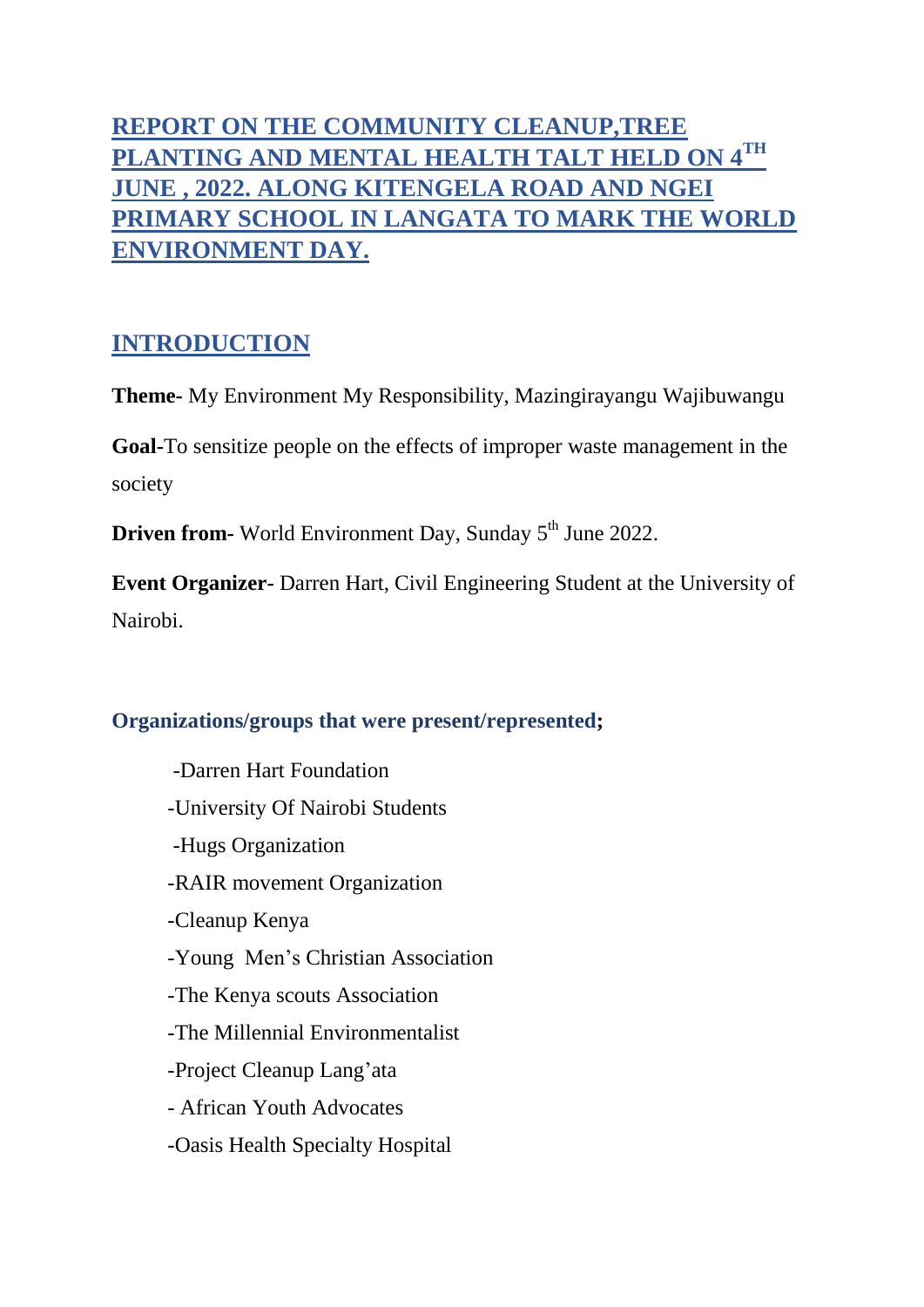- The Altruistic Life Team -Mazingira Women Initiative -Naweza 254 Organization (Majengo) -Volunteer Involving Organization -East Africa ICS College -Kenya University students -Kenya College of Accountancy students -Nairobi leadership academy -Kenya Girl guides Association -Let's Do It Kenya -Green Thinking Action Party -Kibera Joy Initiative Kenya(kibera)

-The Green Globe CBO(Zimmerman)

World Environment day is celebrated annually on  $5<sup>th</sup>$  June and was started by the United Nations General Assembly to encourage awareness and action for the protection of the environment. The theme for this year's World Environment Day was 'Invest in our planet to foster climate action''. We aimed to satisfy this goal by involving the public in cleaning up the land pollution that has occurred in Kitengela road- southlands slum (Lang'ata). That has enabled the masses to understand the implications that our actions have towards the environment. Littering the land will cost us our clean water, food, fertile soil and foliage cover. Proper waste management will protect our land, water and air from pollution.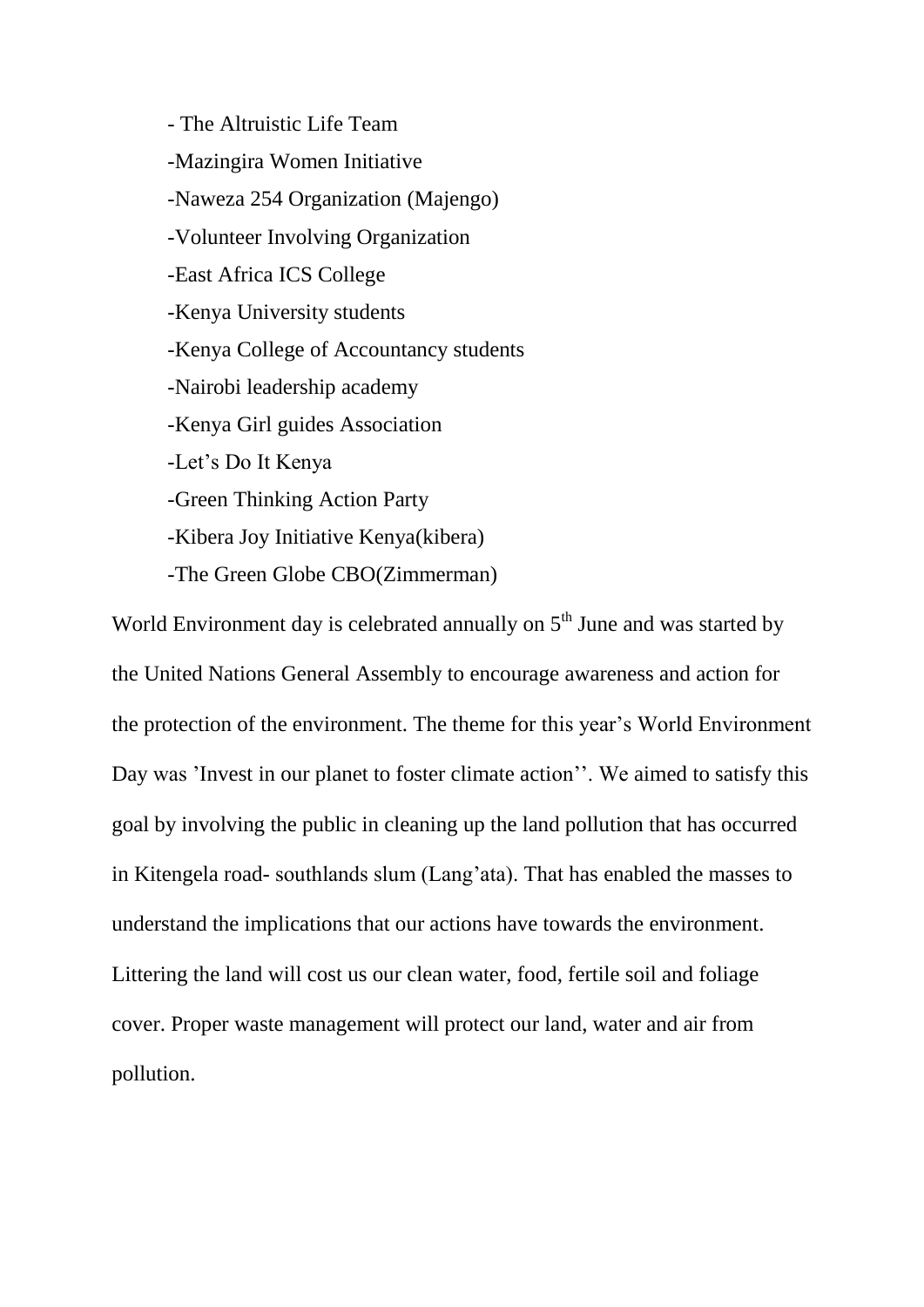We chose this area because we noticed it suffers the consequences of improper management of solid waste. That activity has enabled us to send an encouraging message to the citizens residing in that area to take a step forward in maintaining their wastes.

#### **Tree Planting Exercise**

The exercise was successful within the compound of Ngei primary .We were able to plant 120 tree seedlings of different indigenous trees and fruit trees. We involved the community and pupils to this noble task where we first sensitized on the importance of planting trees and disposing of waste correctly and recycling.. Notable names of the seedlings we were able to plant:

- *a) Crotonmegalocurpus (Mukinduri in kikuyu)*
- *c) Carosina d) Graveria e) mango f) guava g) Cyprus h) avocado*

#### **Mental Health Talk**

The greatest concern was to reduce the recent cases of youth dying by suicide and creating a youth value addition in the society body and for future growth.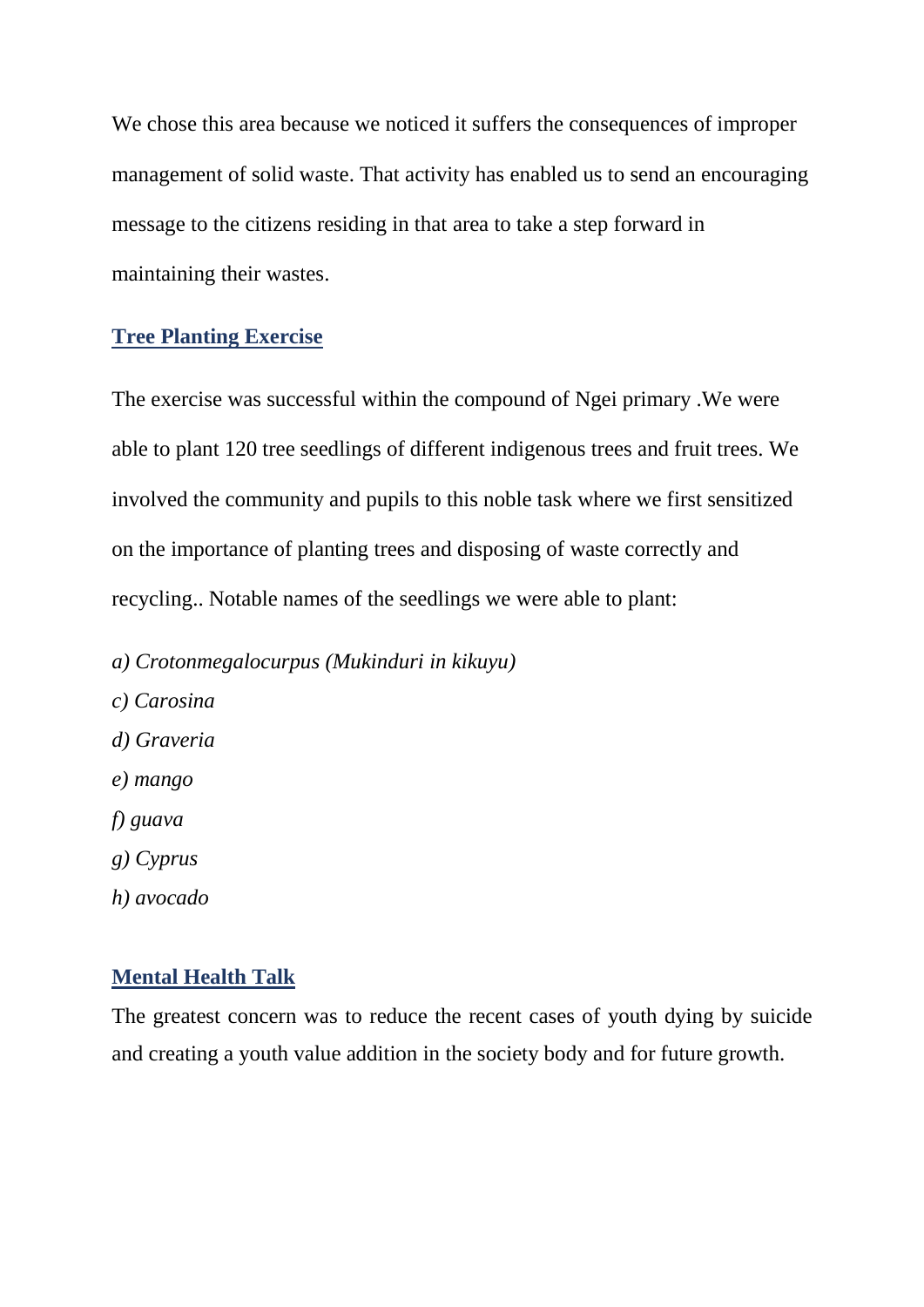The Organizing Committee that made this day a success, chaired by Darren Hart appreciates all the stakeholders who contributed in one way or another towards the success of it. We look forward to doing great of the same to make sure we make a difference.

# **ACHIEVEMENTS**

#### **1) Attendance**

A total of 446 people drawn from the Lang'ata community and various organizations, universities and schools attended the event.

#### **Activities**

- a) We did a thorough cleanup and community sensitization on proper disposal of waste and recycling.
- b) 120 trees were planted.
- c) Mental health talk

# **THE BUDGET**

# **World environment Day Support**

# **Support Materially**

Cleanup Kenya- suppoted with massive tools i.e. jembes, mattocks, spades etc

-50 tree seedlings

-Gloves

-will provide certificates of participation to the attendees.

#### Rair Movement- Supported with masks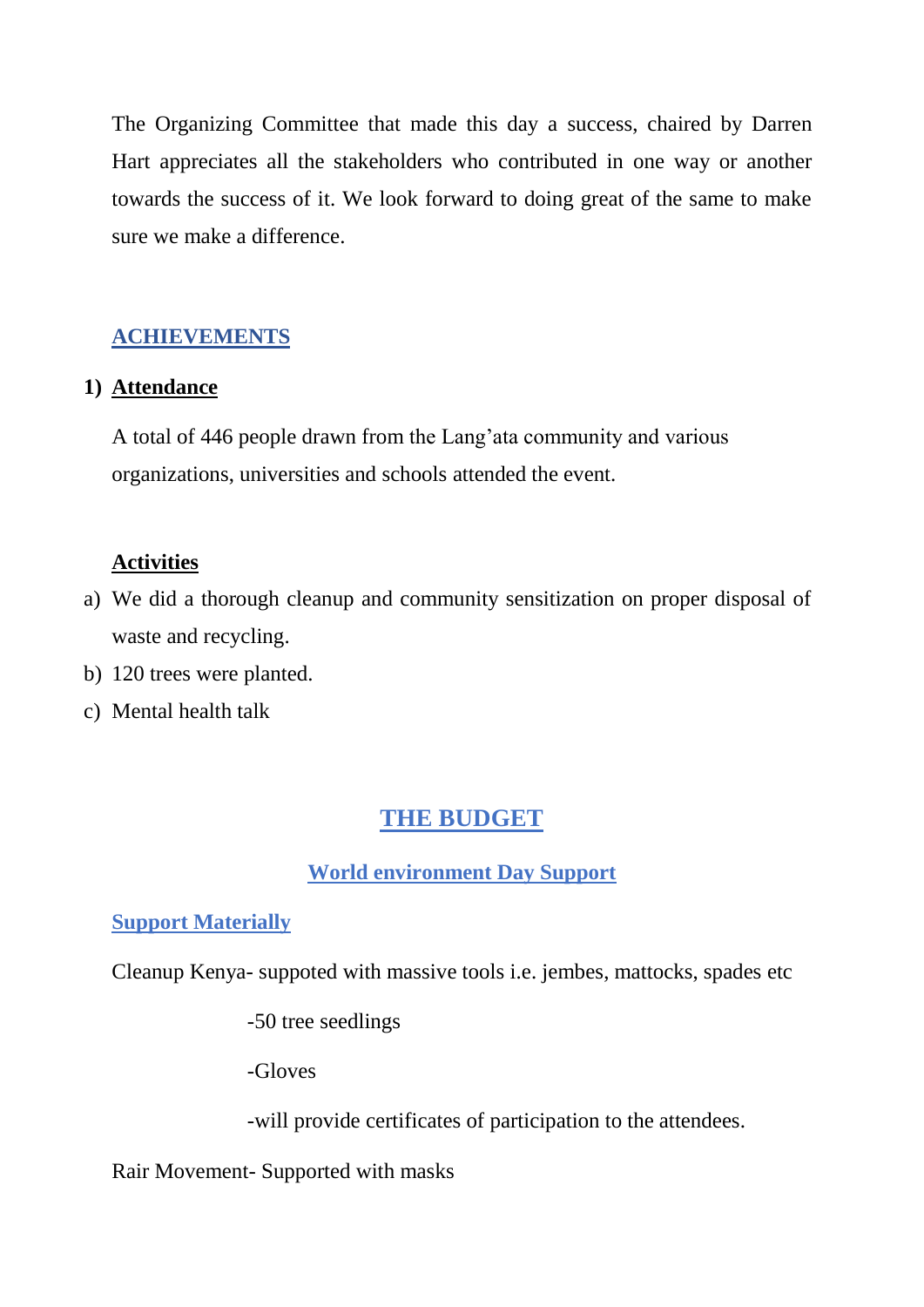Mazingira Women Initiative- Supported with 30 tree fruit seedlings Project Clean up Lang'ata- supported with enough water to the attendees Kenya Scouts- Supported with 50 tree seedlings and Ksh 2,500 Project management Team-Supported with 20 brooms

#### **Money From Donors.**

Darren Hart Foundation- Ksh 7,008 Kenya Scouts- Ksh 2,500 Young Men Christian Association– Ksh 2,500 Millennial Environmentalist- Ksh 1,500 Hugs Organization-Ksh 1,200 African Youth advocates-Ksh 1,000 The Altruistic Life Team-Ksh 1,000 Oasis Health Specialty Hospital-Ksh 1,000

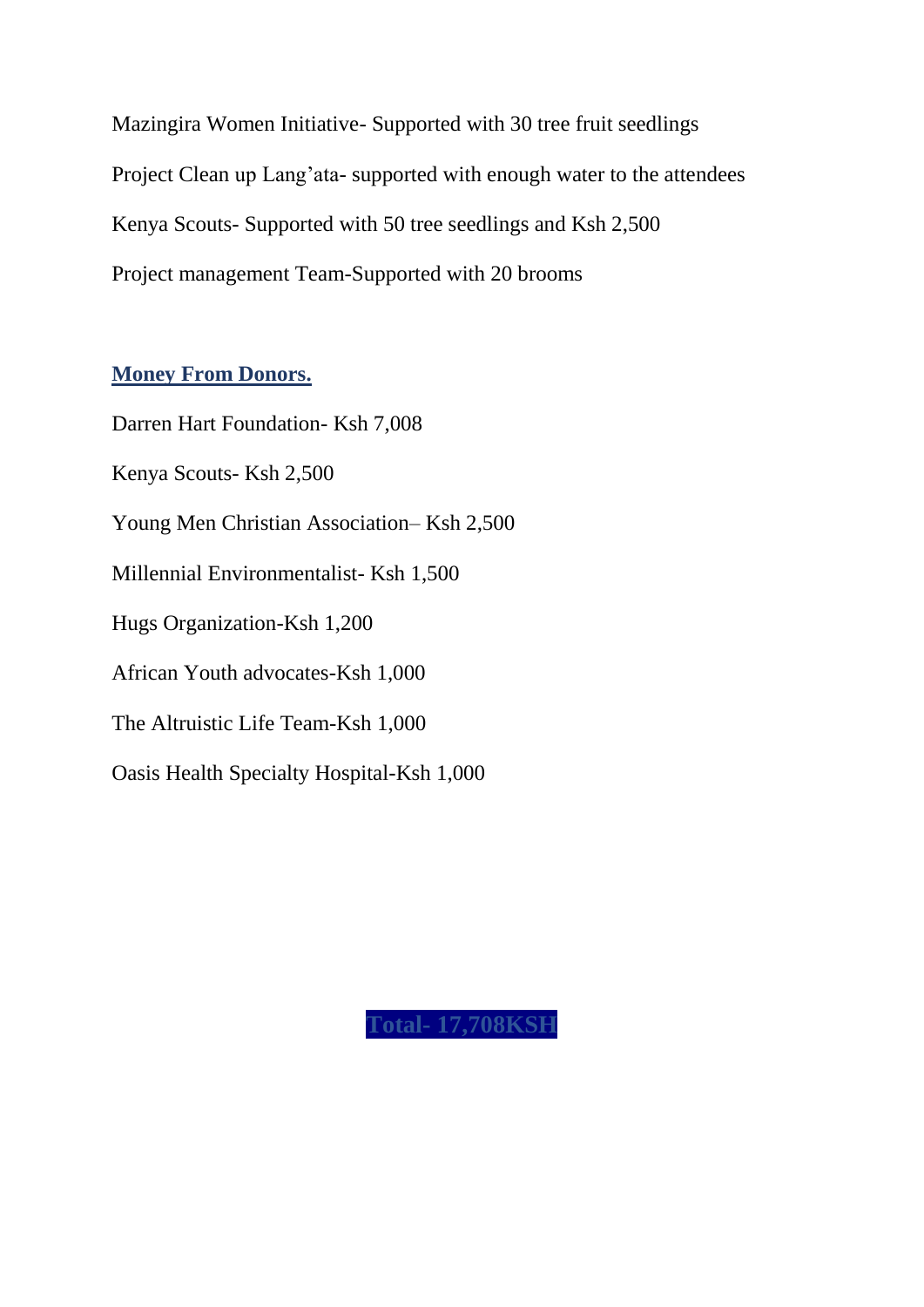# **EXPENDITURE.**

| <b>ITEM</b>                        | <b>QUANTITY</b>   | <b>TOTAL</b> |
|------------------------------------|-------------------|--------------|
| Refreshments<br>- Soda             | 10 crates of soda | 6,080        |
| Poster designing & marketing       | 100, personalized | 2,000        |
|                                    | pieces            |              |
| <b>Handcart Hiring</b>             | 2 Handcart and a  | 900          |
|                                    | wheel barrow      |              |
| Worforce Personel team             | 6                 | 3,000        |
| (Handcart group)                   |                   |              |
| Camera man hire                    |                   | 1,500        |
| Collection<br>the<br>Garbage<br>to | 14<br>Handcarts   | 2,100        |
| tegemeo collection area            | @150              |              |
| Gloves                             | 1 packet          | 1,800        |
| <b>TOTAL</b>                       |                   | 17,380       |

# **MONEY IN**

# **MONEY FROM DARREN HART FOUNDATION**;

QF393YUO17 confirmed. You have received Ksh5,008.00 from Anne Wele in US via Send wave on  $3/6/22$  at  $3:45$  PM. New M-PESA balance is #

Received Ksh.2,000 in Cash from Nikita Dubasia phone: 0797625762

# **MONEY FROM YOUNG MEN CHRISTIAN ASSOCIATION**

Received Ksh 2500 in Cash From Coach Dismas phone: 0712492244

# **MONEY FROM KENYA SCOUTS**

QF373QKZNP Confirmed. You have received Ksh2,500.00 from Cedric Danda 0791895557 on 3/6/22 at 1:51 PM New M-PESA balance is #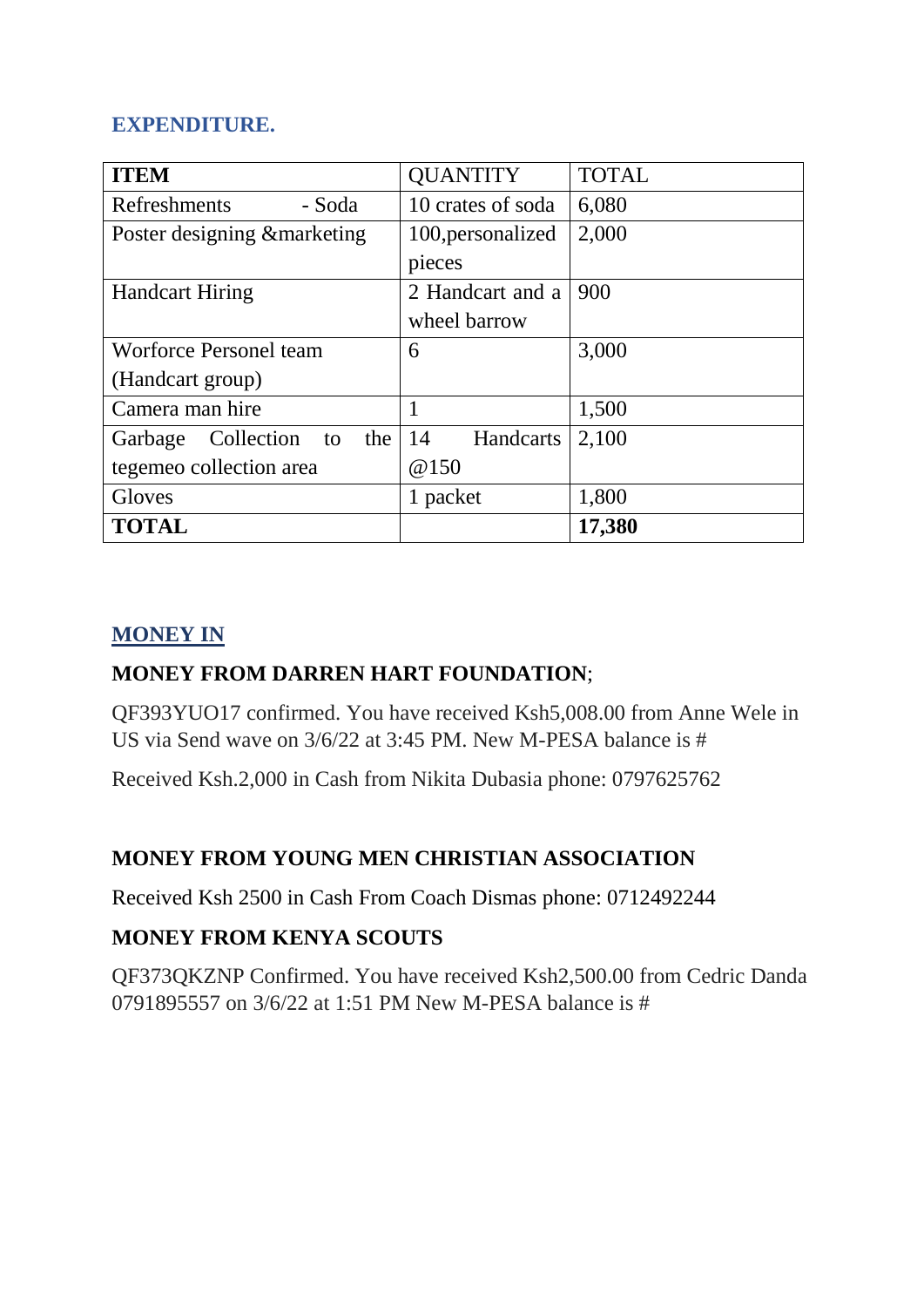# **MONEY FROM MILLENNIAL ENVIRONMENTALIST**

QF455AZU9L Confirmed. You have received Ksh1,500.00 from EMMANUEL MUEMA 0713439238 on 4/6/22 at 9:30 AM New M-PESA balance is #

# **MONEY FROM HUGS ORGANIZATION**

QF221US4I6 Confirmed.You have received Ksh1,200.00 from NASSIM KABERIA 0715929406 on 2/6/22 at 2:54 PM New M-PESA balance is #

# **MONEY FROM AFRICAN YOUTH ADVOCATES**

QF323ZQ00S Confirmed. You have received Ksh1,000.00 from Catherine Kilusu 0714626623 on 3/6/22 at 3:57 PM New M-PESA balance is#

# **MONEY FROM THE ALTRIUSTIC LIFE TEAM**

QF364OT8M4 Confirmed. You have received Ksh1,000.00 from Tonny Mutwiri 0791002434 on 3/6/22 at 8:16 PM New M-PESA balance is Ksh#

# **MONEY FROM OASIS HEALTH SPECIALTY HOSPITAL**

QEV9WVVJSD Confirmed. You have received Ksh1,000.00 from JOSEPH MWAI 0725203468 on 31/5/22 at 3:01 PM New M-PESA balance is #

# **TOTAL MONEY IN= Ksh 17,708**

# **MONEY OUT**

QF465M6MK6 Confirmed. Ksh5,440.00 paid to Red Crew refreshments. on 4/6/22 at 12:15 PM.New M-PESA balance is #(Nine crates of soda)

QF537NWZDX Confirmed. Ksh2,000.00 sent to Brian Ontita 0797846624 on 5/6/22 at 12:37 PM. New M-PESA balance is #(Poster design and marketing)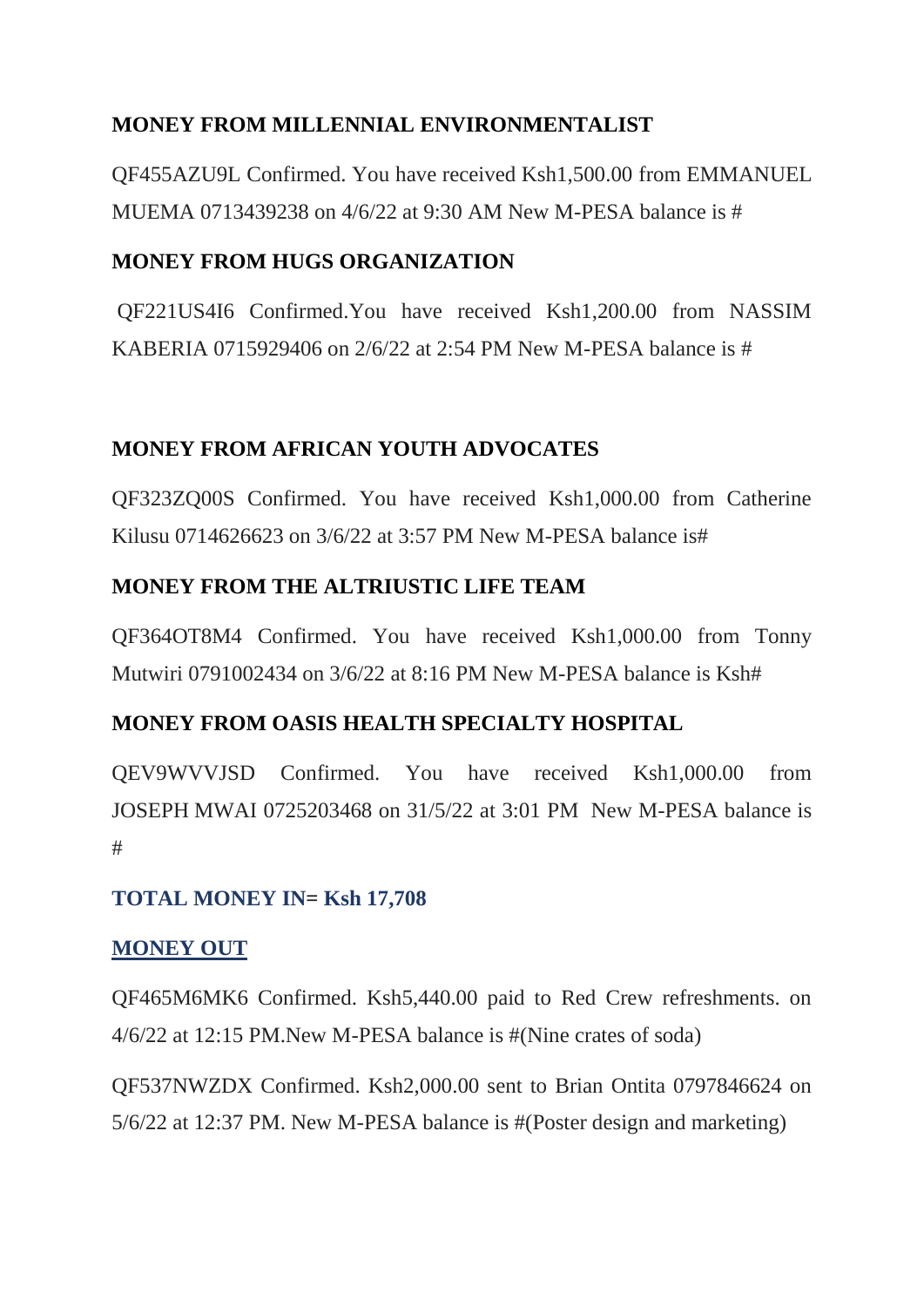QF425NXQDC Confirmed. Ksh1,000.00 sent to COLLINS ODUOR 0740079959 on 4/6/22 at 12:39 PM. New M-PESA balance is #(Workforce personnel team-Handcarts), the ksh.2000 paid in cash.

QF495O0W0X Confirmed. Ksh640.00 sent to BETTERMAN MUSASIA 0724638360 on 4/6/22 at 12:40 PM. New M-PESA balance is #(Additional one crate of soda)

QF4268NJ8I Confirmed. Ksh1,200.00 sent to COLLINS ODUOR 0740079959 on 4/6/22 at 5:14 PM. New M-PESA balance is #( Evening ferry of the trash to tegemeo youth area)

QF4360LFI3 Confirmed. Ksh1800.00 paid to CLEARTECH CHEMIST. on 4/6/22 at 11:31 AM.New M-PESA balance is #(Supplement Gloves)

QF557I279H Confirmed. Ksh1,500.00 sent to Mascot Margaston 0799076006 on 5/6/22 at 10:55 AM. New M-PESA balance is #(Hired photographer)

**Total money out paid via Mpesa=13,580**

**Total money out paid in cash=KSH. 4,128**

**TOTAL MONEY OUT=Ksh17,708**

**Overall Expenditure= Ksh17,380**

**Accounted money for Mpesa transactions=Ksh.328**

# **CHALLENGES FACED AND WAY FORWARD**

There was a challenge in meeting our targeted budget, going forward we will try to identify the companies that can fund us and write to them proposals early enough.

We noted that some organizations really want to be put on the poster but don't contribute anything on the budget, they don't do any cleaning or digging and